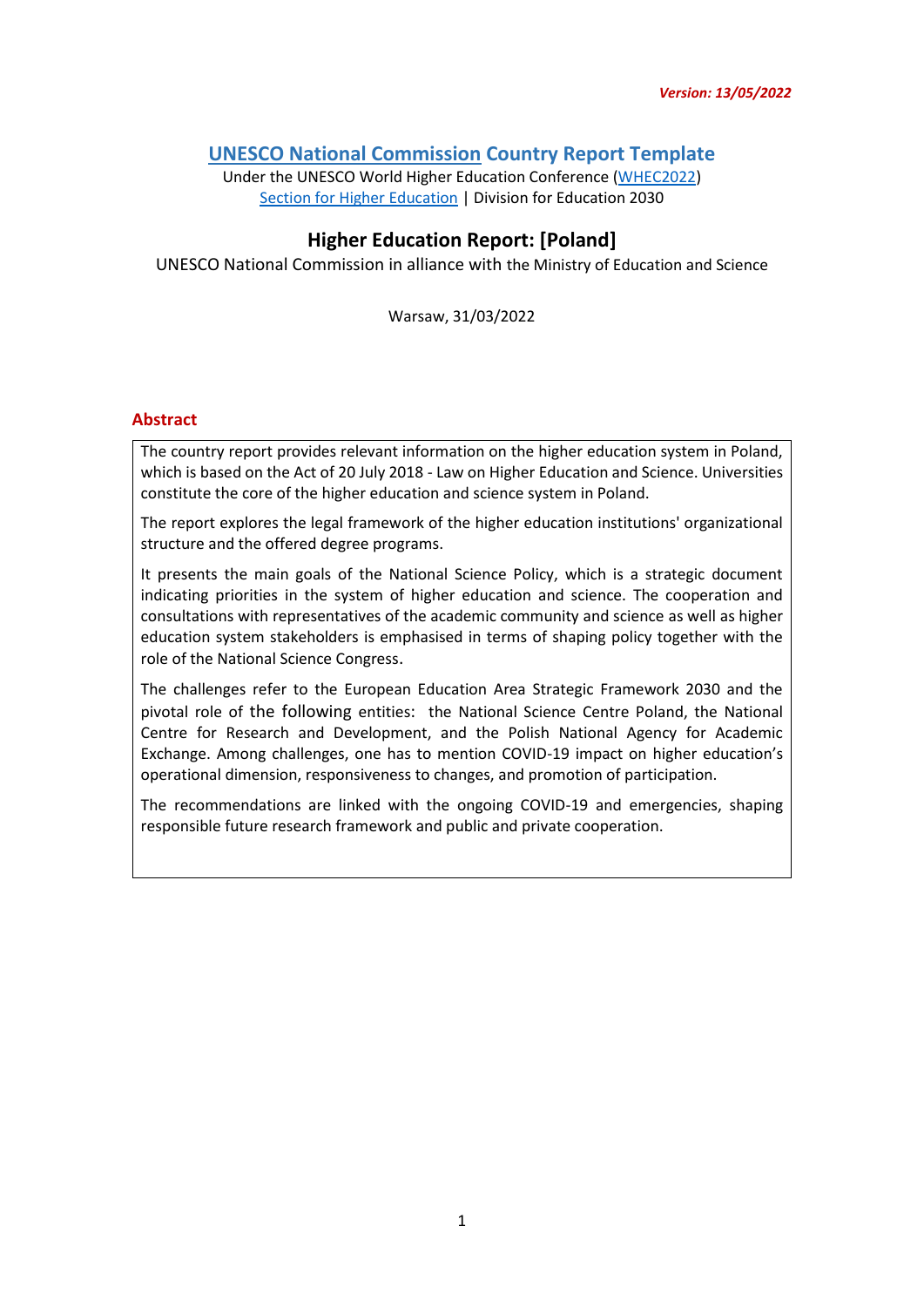# <span id="page-1-0"></span>**Content**

| Act of 20 July 2018, The Law on Higher Education and Science, English translation (pdf file) |
|----------------------------------------------------------------------------------------------|
|                                                                                              |
| Ustawa z dnia 20 lipca 2018 r. Prawo o szkolnictwie wyższym i nauce, consolidated text,      |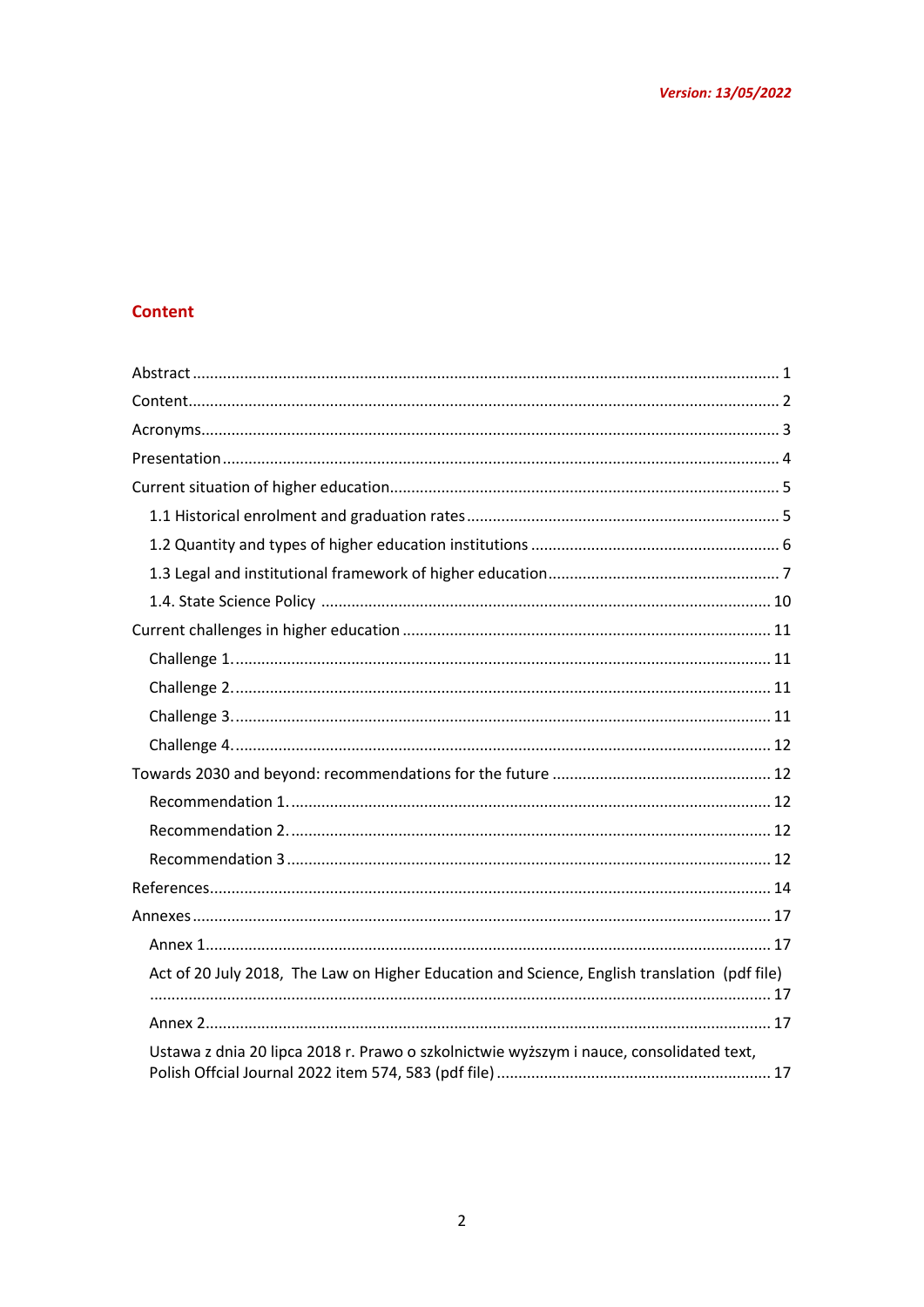# <span id="page-2-0"></span>**Acronyms**

HEIs Higher Education institutions

- HE Higher Education
- LHEaS Law on Higher Education and Science
- NCN National Science Centre Poland NCBIR National Centre for Research and Development

# NAWA Polish National Agency for Academic Exchange

PAC Polish Accreditation Committee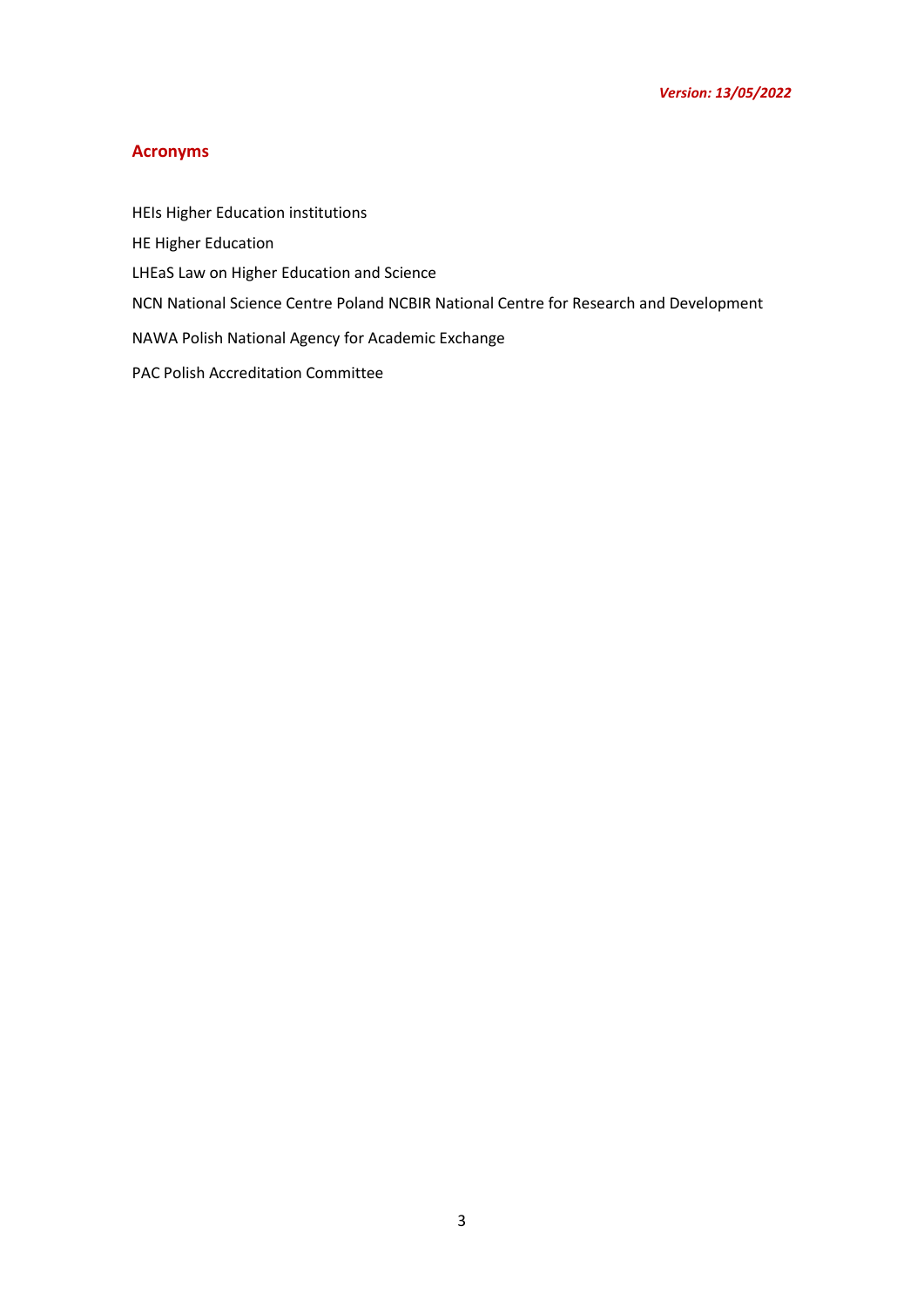## <span id="page-3-0"></span>**Presentation**

The report was prepared by the Polish National Commission for UNESCO in collaboration with the Ministry of Education and Research of Poland. In the preparation of the report prof. Piotr Stec, expert in legal framework for higher education was involved. The structure of the report corresponds with the required content given in the template.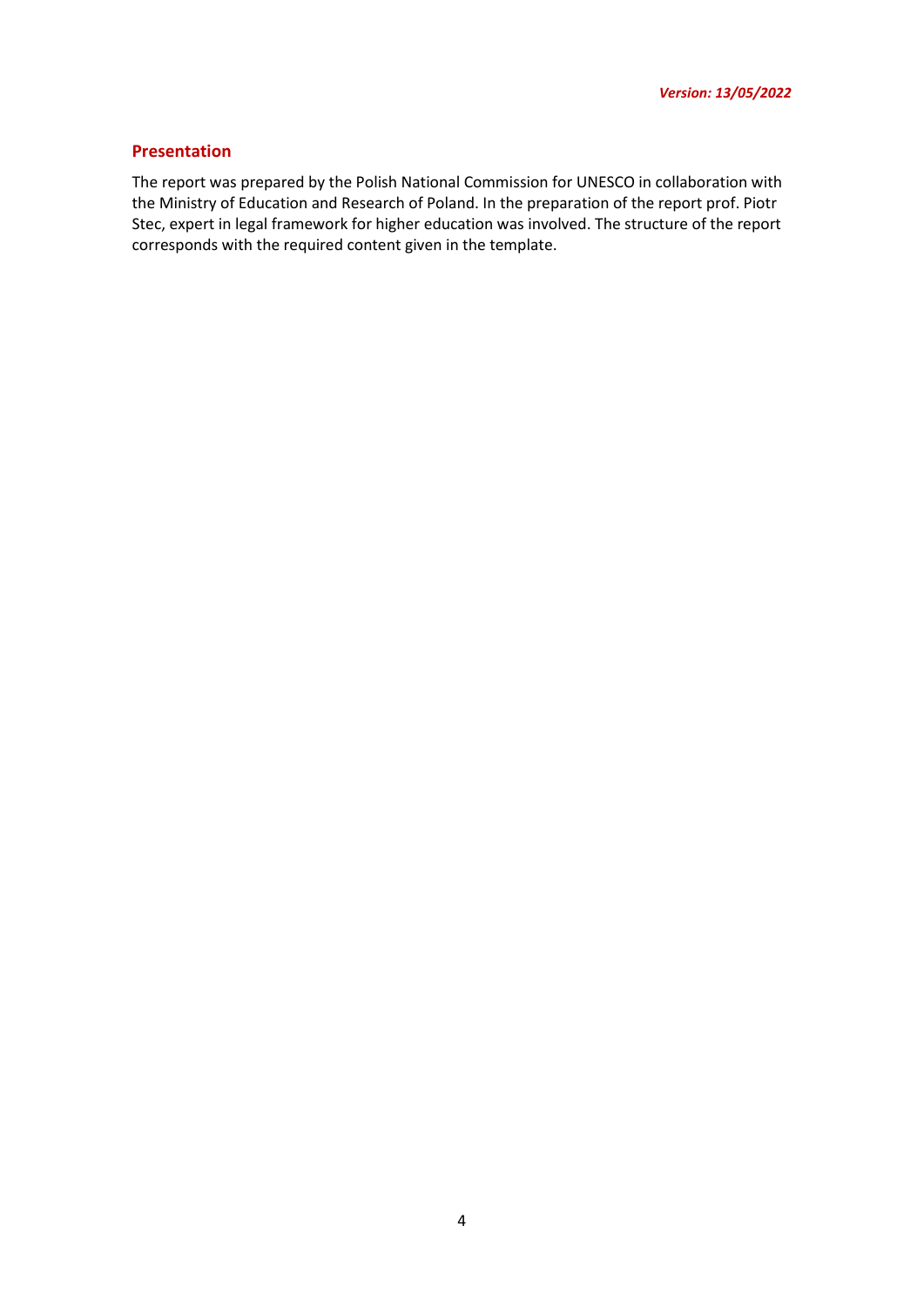# <span id="page-4-1"></span><span id="page-4-0"></span>**Current situation of higher education**



## **1.1 Historical enrolment and graduation rates**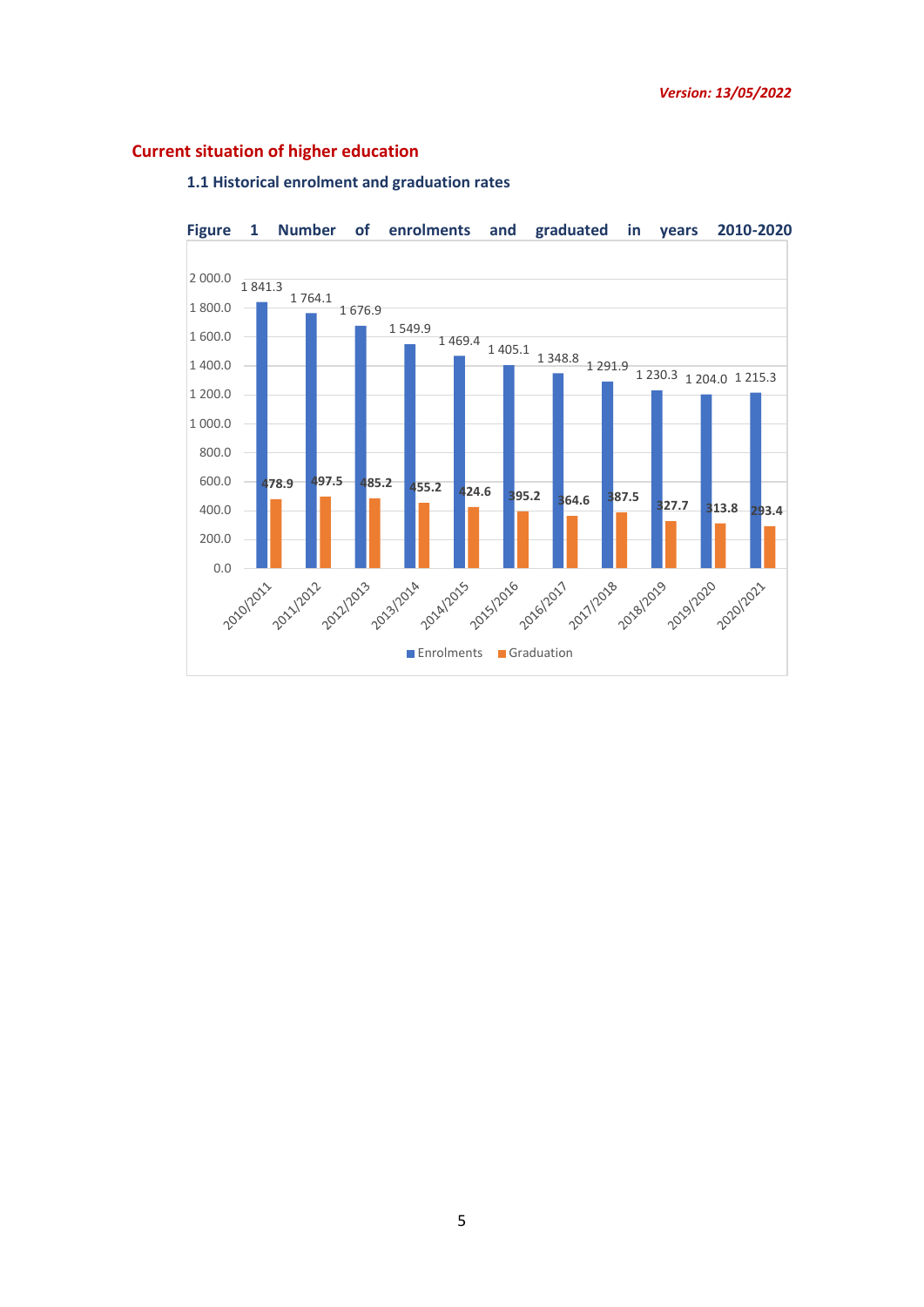

**Figure 2 Number of foreign students in the general number of students**

#### **1.2 Quantity and types of higher education institutions**

<span id="page-5-0"></span>Universities constitute the core of the higher education and science system in Poland. Universities can operate as both public and private entities. Universities are autonomous in their activities, having their own legal personality and acting as independent entities that execute public tasks.

According to the data from the Integrated Information System on Science and Higher Education Pol-on, (as of 25.02.2022) the number of Higher Education Institutions (hereinafter: HEIs) in the country is 352, including:

- 131 public universities (97 academic and 34 vocational),

- 221 non-public HEIs with the status of operating HEIs (18 academic institutions, 203 nonuniversity institutions). Pontifical universities' right to confer secular and religious degrees is recognized by the State through a special agreement with the Catholic Church, and other religious communities have the right to run seminaries conferring degrees in theology.

Supervision over public universities is exercised by:

- the Minister of Education and Science 92 institutions
- the Minister of Infrastructure 2 institutions
- the Minister of Culture and National Heritage 19 institutions
- the Minister of National Defence 5 institutions
- the Minister of Internal Affairs and Administration 2 institutions
- the Minister of Justice 1 institution
- the Minister of Health 10 institutions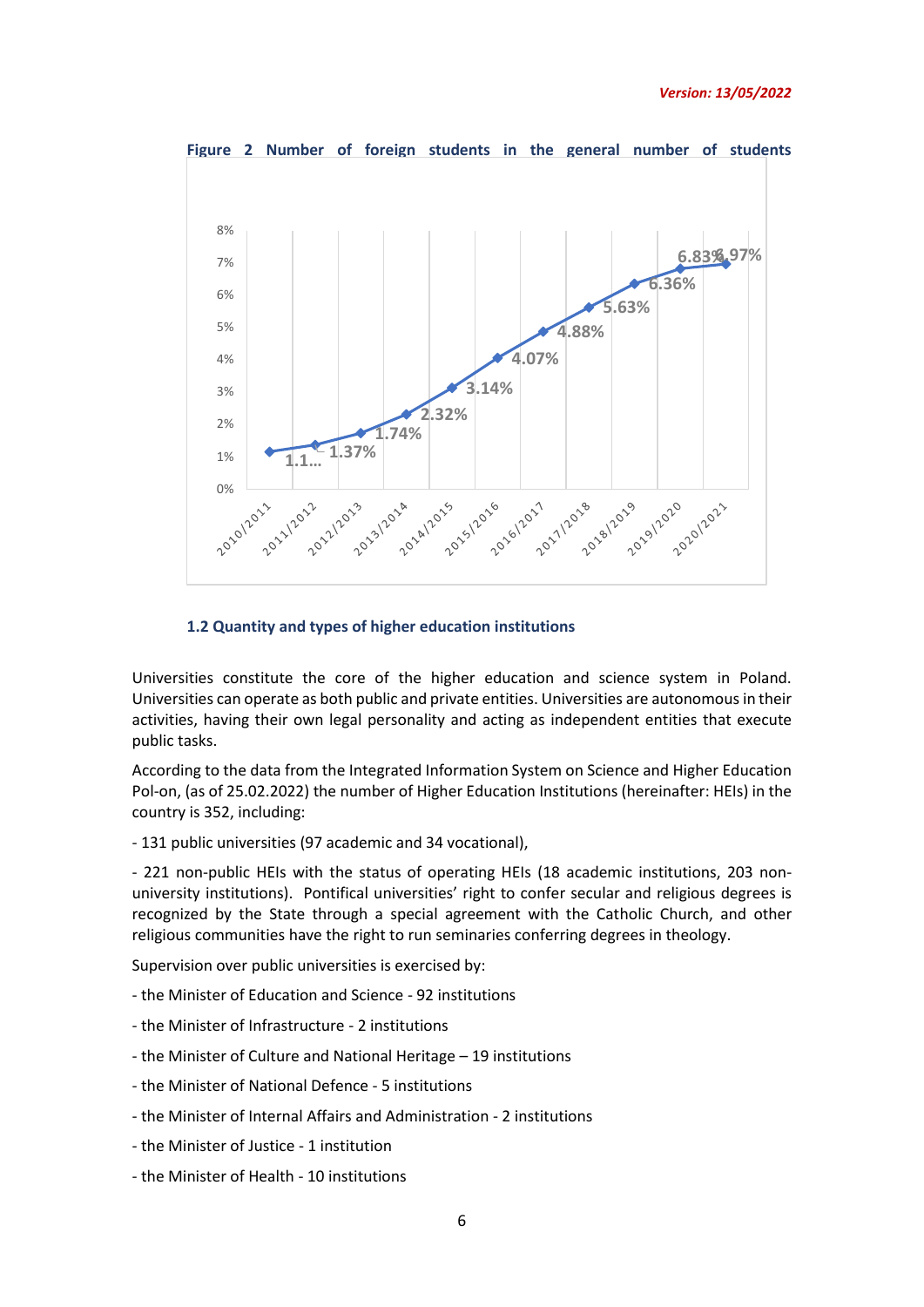In addition to universities, the system of higher education and science in Poland consists of the following:

- the Polish Academy of Sciences and the Polish Academy of Arts and Sciences
- scientific institutes of the Polish Academy of Sciences (institutes act as separate entities)
- research institutes
- international scientific institutes

federations of universities and other entities functioning in the system of higher education

other entities conducting mainly independent and continuous scientific activity.

# **1.3 Legal and institutional framework of higher education**

<span id="page-6-0"></span>Act of 20 July 2018. - Law on Higher Education and Science (Dz.U./Polish Official Journal of Law of 2021, item 478, as amended) (hereinafter: LHEaS) and the Act of 3 July 2018. - Introductory provisions of the Act - Law on Higher Education and Science (Dz.U. Polish Official Journal of 2018, item 1669, as amended).

The new law was created with the participation of stakeholders and after a widespread debate on the future of the educational system.

The LHEaS applies to both public and non-public higher education institutions. However, the Act does not apply to seminaries administered by churches and denominational organisations, with the exception of the Catholic University of Lublin (Katolicki Uniwersytet Lubelski), unless an agreement between the Polish government and church authorities provides otherwise.

A public higher education institution shall be established by a governmental authority. A public university-type higher education institution shall be established by a new legislative act, and a public non-university higher education institution shall be established by a regulation issued by the Minister of Education and Science. This type of regulation must indicate the name of the proposed higher education institution, its seat, and the assets that shall be endowed upon it.

A merger of existing public higher education institutions, research institutes, or institutes of the Polish Academy of Sciences constitutes a specific method of establishing a public higher education. However, a statute must first be enacted by the Minister of Education and Science before such an institution can be established.

A private higher education institution shall be established by its founder, i.e. a natural person or a corporate body other than a local government or a State or local governmental entity. A nonpublic higher education institution may also be established through the merger of two nonpublic higher education institutions. The institution is then entered into the register of nonpublic higher education institutions by way of an administrative decision at the request of the founder. The register is maintained by the Minister. An application for the entry of a higher education institution into the register shall be accompanied by an application for permission to establish degree programmes in a specific field, along with the relevant level and profile. The Minister shall consult the Polish Accreditation Committee (PAC). A non-public higher education institution shall acquire legal personality from its entry in the register.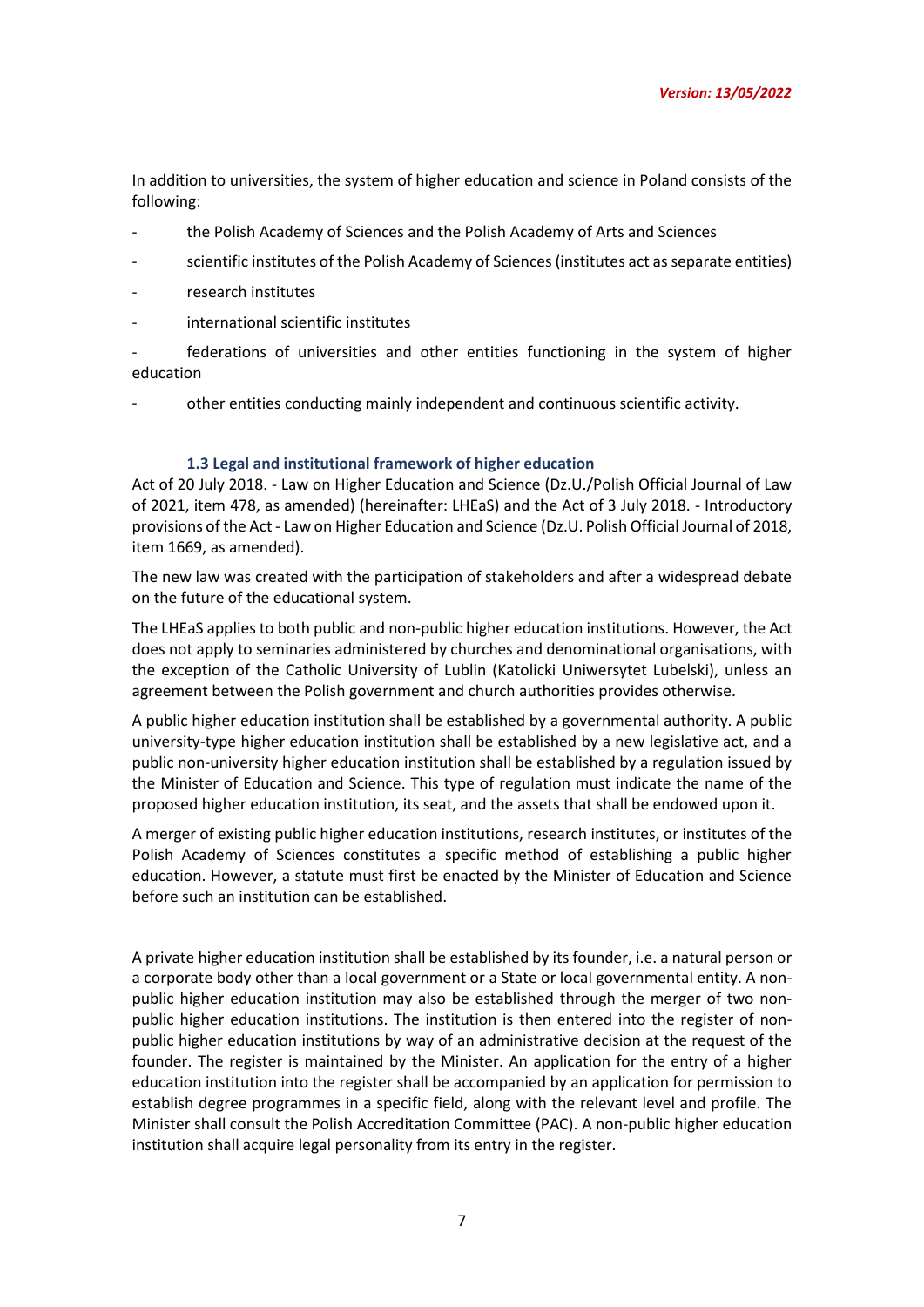An entry in the register of non-public higher education institutions is valid for six years. Between twelve and six months before the expiry of the entry, the founder may request an extension of the entry's validity. The Minister, having consulted PAC, shall make a determination to either extend the validity of the entry for an indefinite period of time or refuse an extension. The Minister issues an administrative decision to this effect. Failure to submit a request for an extension of an entry's validity within the above-mentioned deadline shall result in the commencement of proceedings for the liquidation of the higher education institution.

Higher education institutions are free to make decisions with respect to their internal governance, including organisational structure. The statute defines units which may be created within the institution, while the organisational structure of a higher education institution, including the division of tasks, is laid down by the rector in internal organisational regulations. The managerial functions and posts, as well as the rules for appointment, are set out in the statute.

A higher education institution may conduct its activities in the place of its seat or within the area of the metropolitan union (regional association of municipalities). The activity may also be conducted in the place where the institution has set up its branch office. A branch office shall be established and shut down by the rector, with the establishment of degree programmes in a given field, level, and profile in the branch office requiring the consent of the Minister on each occasion. The branch office may provide the same field of study (at a given level and profile) with the same name or programme and containing the same learning outcomes assigned to the same discipline as in the main office.

Organisational regulation is the key act regulating the organisation and internal structure of a higher education institution. It shall be adopted by the rector in accordance with the procedure laid down in the statutes of the higher education institution. A detailed division of tasks within the internal structure of a higher education institution depends on the provisions of this act.

The Polish higher education system consists of universities and universities of applied sciences.

An academic higher education institution is a higher education institution which conducts scientific activities and has the scientific category A+, A or B+ in at least one scientific or artistic discipline. Academic higher education institutions shall provide BA programmes, MA programmes, or long-cycle programmes and doctoral schools.

A university of applied sciences is a higher education institution which provides education taking into account the needs of the socio-economic environment, and which does not fulfil the criteria of an academic higher education institution. It provides BA programmes and may also provide MA programmes, long-cycle programmes and specialist education (e.g. the university's own diplomas at associate level).

Universities of applied sciences have been entrusted with the extremely important task of providing education at the level of practical skills, which is a very important component when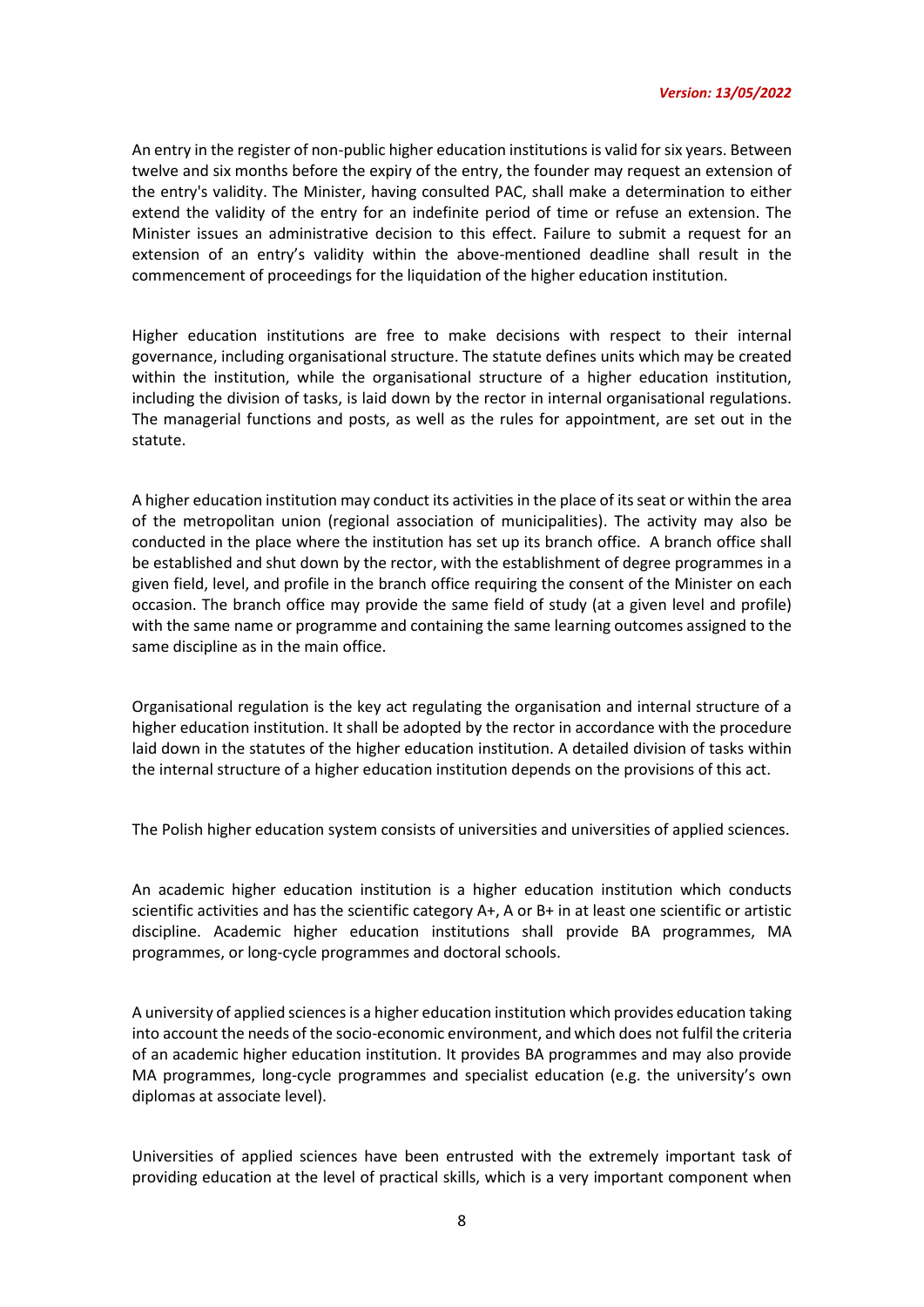adjusting the model of higher education to the needs defined by the labour market. Universities of applied sciences should take advantage of their location and close contacts with the socioeconomic environment in order to actively participate in the economic development of the region and the country. Through the proper development of academic programmes, these institutions should quickly and flexibly respond to the needs of the country's economic development and the labour market, providing their graduates with beneficial conditions for professional employment, taking into account the assumptions of the region's development strategy.

A higher education institution shall have a legal personality and autonomy pursuant to the rules laid down in the Act on Public Higher Education Institutions.

The bodies of a public higher education institution shall consist of the board, the rector and the senate; a non-public higher education institution shall consist of the rector and the senate. The statutes of a higher education institution may also provide for other institutional bodies.

A higher education institution shall provide degree programmes in a given field, level and profile. A higher education institution shall assign a field of study to at least one discipline.

A higher education institution may provide degree programmes in co-operation with a body which confers authorisation to practise a profession, a body conducting examination proceedings for authorisation to practise a profession, a body of a professional self-government, a business organisation or a registration body. The rules of cooperation in the provision of degree programmes shall be laid down in a separate agreement. A higher education institution may provide dual programmes, which are programmes of a practical profile conducted with the participation of an employer. The organisation of programmes shall be laid down in a written agreement. A higher education institution may provide joint degree programmes with another higher education institution, an institute of the Polish Academy of Sciences, a research institute, an international institute, a foreign higher education institution or a scientific institution. The rules of cooperation are specified in an agreement concluded in writing.

Degree programmes are provided:

- at the level of BA studies, MA studies, long-cycle master programmes

- in the form of full-time and part-time studies,

- on a practical profile where more than half of the ECTS credits are allocated to courses developing practical skills, or on a general academic profile where more than half of the ECTS credits are allocated to courses related to research activities conducted at the university.

Regarding full-time studies:

- BA studies shall last at least 6 semesters, and if the curriculum includes learning outcomes enabling to acquire engineering competences, at least 7 semesters,

- MA programmes last from 3 to 5 semesters,

- comprehensive master's degree programmes shall last between 9 and 12 semesters.

Part-time programmes may last longer in comparison to full-time programmes.

The academic year shall run from 1 October to 30 September and shall be divided into two semesters. A detailed academic calendar is set by each higher education institution.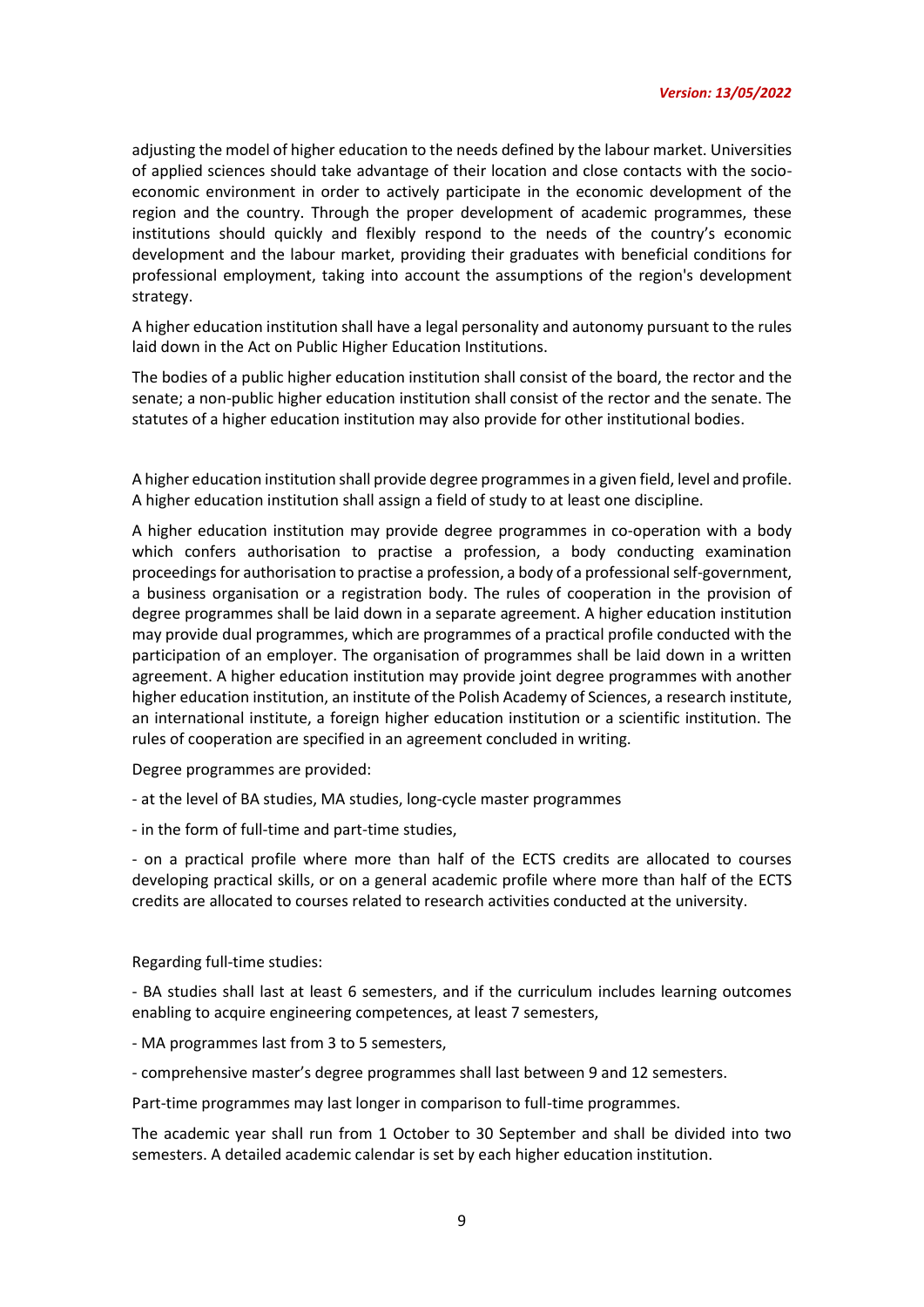If it is possible in a given field of study, part of the learning outcomes may be achieved through courses delivered using distance education methods and techniques with the use of infrastructure and software ensuring synchronous and asynchronous interaction between students and teaching staff.

A university may offer postgraduate certificates. Higher education institutions shall establish postgraduate certificate programmes on their own. A prospective student must hold at least a BA to enroll in a postgraduate certificate programme. A person who has completed a postgraduate programme shall obtain a certificate of postgraduate studies. The detailed description of the certificate is specified by the university. The Minister of Education and Science shall determine only the necessary elements of the certificate.

The conditions, procedure and date of commencement, and completion of recruitment are determined by the institution. A resolution of the senate shall be made available not later than by 30 June of the year preceding the academic year in which recruitment is to take place and, where a higher education institution or degree programme in a specific field, level and profile is established, without delay.

Admission to BA programmes or long cycle master's programmes in a higher education institution is open to persons who fulfil the admission requirements set by the institution and hold a secondary-school leaving certificate. In turn, a BA or equivalent degree is needed for admission to second-cycle (MA) studies. Information about the rules and procedure for admission to degree programmes in a given academic year shall be made available by a higher education institution on its website within 14 days of the date of admission.

A higher education institution shall issue to graduates, within 30 days of the date of the completion of a degree programme, a diploma confirming the completion of a degree programme in a specific field and profile, and a professional title.

Details of the diplomas are specified by each higher education institution. The Minister of Education and Science determines only the necessary elements of diplomas and the specimen of the Diploma Supplement.

Professional titles conferred on graduates upon completion of studies:

- bachelor's degree, engineer's degree and equivalent titles: architectural engineer, firefighting engineer, bachelor of nursing, bachelor of midwifery - awarded to graduates of first-cycle (undergraduate) studies.

- magister, magister inżynier and the titles equivalent to:

-magister inżynier architekt, magister inżynier pożarnictwa, magister pielęgniarstwa, magister położnictwa - awarded to graduates of second degree courses in respective regulated professions: architecture, firefighting, nursery, midwifery.

Medical doctor, dental practitioner, veterinary surgeon, master of pharmacy, master engineer architect - awarded to graduates of uniform master's degree courses.

## **1.4. State Science Policy**

<span id="page-9-0"></span>The National Science Policy (PNP) is a strategic document indicating priorities in the system of higher education and science. Its goal is to determine and respond to the most important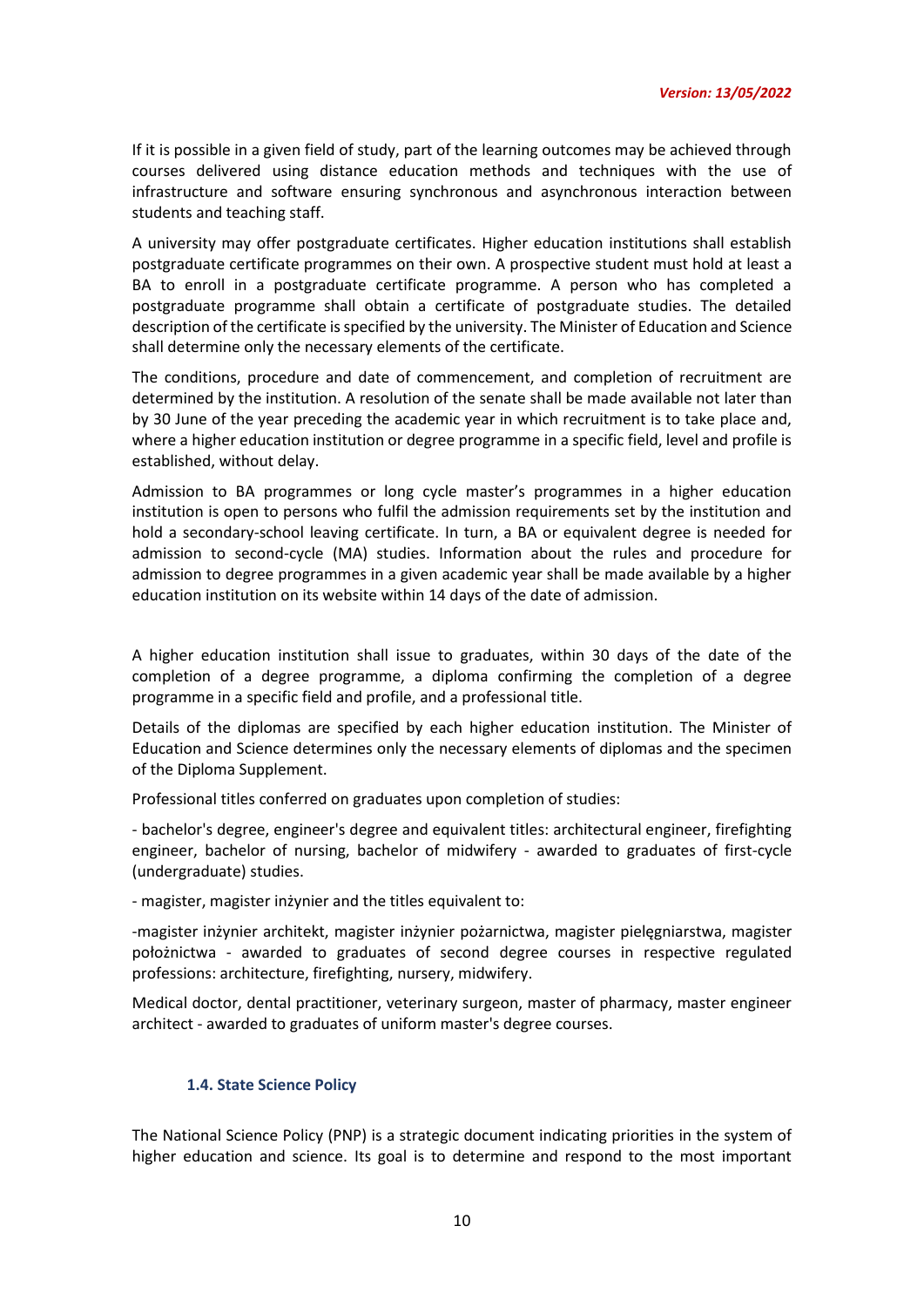development challenges for Polish economy and society. The solution is to conduct top level scientific research and support scholars at universities and doctoral schools.

The first draft was created on the basis of opinions and studies provided by members of the scientific community. During its creation, the team used works of the Scientific Policy Committee and publications that followed the National Science Congress (www.nkn.gov.pl). The National Science Congress collected materials and feedback through consultations with representatives of the academic community and science as well as higher education system stakeholders. Subsequently, the draft was sent for ministerial and public consultations.

The planned date of adoption for this document is during the second term of 2022.

# <span id="page-10-1"></span><span id="page-10-0"></span>**Current challenges in higher education**

## **Challenge 1.**

The need to deal with COVID-19's impact on higher education in terms of organising education, adjusting to sanitary restrictions and building awareness among students. The "new normality" has influenced international cooperation with a strong shift to online collaboration models. This trend will be present in future collaboration among higher education institutions; however, future projects can only be partially based on it. The goal is to enable mobility and both maintain and broaden the scope of international cooperation in the research.

#### **Challenge 2.**

<span id="page-10-2"></span>As provided in the European Education Area Strategic Framework 2030 (Council Resolution on a strategic framework for European cooperation in education and training towards the European Education Area and beyond (2021-2030) 2021/C 66/01, OJ C 66, 26.2.2021, p. 1–21)) Communication from the Commission to the European Parliament, the Council, the European Economic and Social Committee and the Committee of the Regions on a European strategy for universities {SWD(2022) 6 final}, higher education institutions are assigned a key role to play in creating the country's future. Different entities such as the National Science Centre Poland (NCN, Narodowe Centrum Nauki, www.ncn.gov.pl), the National Centre for Research and Development (NCBIR, www.gov.pl/web/ncbr), Polish National Agency for Academic Exchange (NAWA, www.nawa.gov.pl) are meant to stimulate development, international cooperation and help countries face challenges related to digital transformation, environmental, economic and social change.

## **Challenge 3.**

<span id="page-10-3"></span>Promotion of participation in academic and social life regardless of age, gender, disability, race, ethnicity, nationality, religion, economic status or other factors. Universities should support and respond quickly in terms of help and assistance to be given to refugees, with a special focus on scholars and students. The recent war in Ukraine has led to the preparation of a new offer of scholarships and funding for students and scholars from Ukraine. Fostering diversity and inclusiveness with various instruments tailored to the needs of specific groups is also a priority.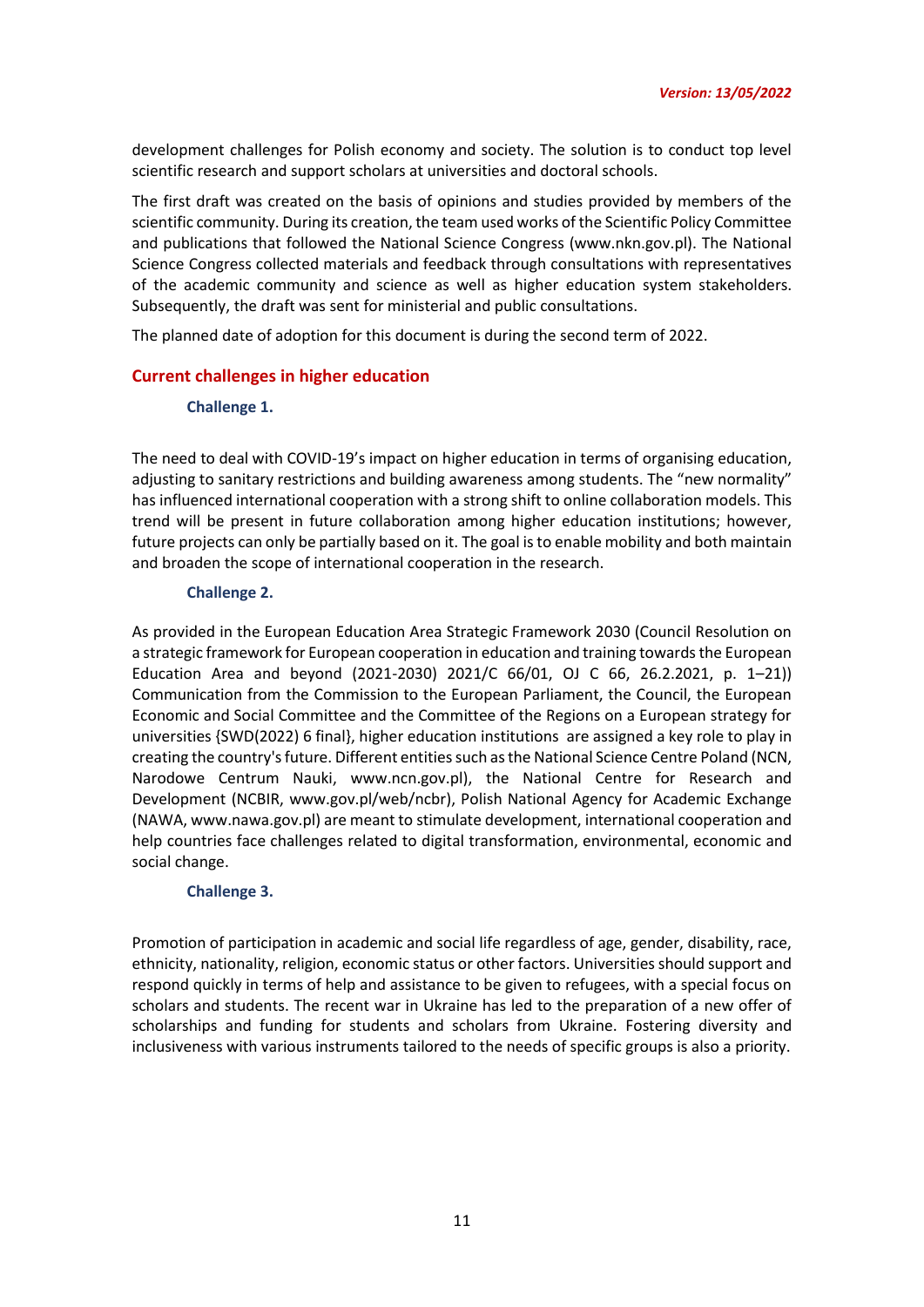#### **Challenge 4.**

<span id="page-11-0"></span>There are unclear prospects for the development of the HE sector. Despite a very strong focus on a binary HE system offering both academic (liberal arts) and professionally oriented (applied sciences) tracks, it is not clear if this two-track model will respond swiftly to social, political and economic changes. There is also a noticeably lower number of traditional students due to demographic changes. There is a growing gap between male and female enrollments, with a growing number of young women enrolled in STEM-related programs. On the other hand, young men seem to be less interested in pursuing degree courses and more interested in non-academic vocational training. So having a more balanced gender structure is good, but the diminishing number of male students may indicate another type of systemic problem. The changing structure of the population and new trends in knowledge acquisition will probably mean that universities will start catering to more diverse student populations and accommodating nontraditional students, such as mature students and executive education seekers. This calls for a change in teaching methods, but also in the structure and composition of degree programmes. Future learners will need modular, flexible degrees with a plethora of interim awards (certificates, diplomas, associate degrees), allowing them to structure the degree according to their needs. Many of these students will adopt a step-by step approach, earning interim credentials within a long time period and wishing to convert them into a degree. This will require more freedom for HEIs in the creation of curricula and degree standards and will force HEIs to rethink their core disciplinary curriculum policies. It should be noted that responses to this particular challenge will be in line with underlying principles of the higher education law currently in force; namely, making HEIs more independent and stakeholder-friendly.

#### <span id="page-11-1"></span>**Towards 2030 and beyond: recommendations for the future**

#### **Recommendation 1.**

#### <span id="page-11-2"></span>COVID-19 and emergency situations

Reinforcing mechanisms that allow higher education institutions to respond to current threats and challenges as a result of recent developments. The dialogue with relevant stakeholders on different fora enables responsiveness to changes (social and economic impact of COVID-19, Russian aggression against Ukraine) and proposing new solutions in order to facilitate the processes and access to higher education by migrants and refugees. It poses new challenges for universities, requiring them to be more flexible and responsive to challenges of unpredictable labour market and students' needs. This should take into account not only initiatives like the UNESCO Qualification Passport, but also development of flexible, open standards for management and the development of online course materials, textbooks and university management.

#### **Recommendation 2.**

<span id="page-11-3"></span>Building responsible research through the diversification of funding offered by different agencies (national, international levels) will strengthen the quality of research. The reinforcement of additional funding (programmes) devoted to the goals set in the national strategy of development and covering required fields of research (COVID-19 response) is recommended. Funding agencies should cater to various types of research, including novel and non-standard methodologies, and take into account the need to safeguard adequate funding for research performed on and by the members of minorities and other vulnerable groups.

#### **Recommendation 3**

<span id="page-11-4"></span>Cooperation: public-private cooperation in shaping higher education.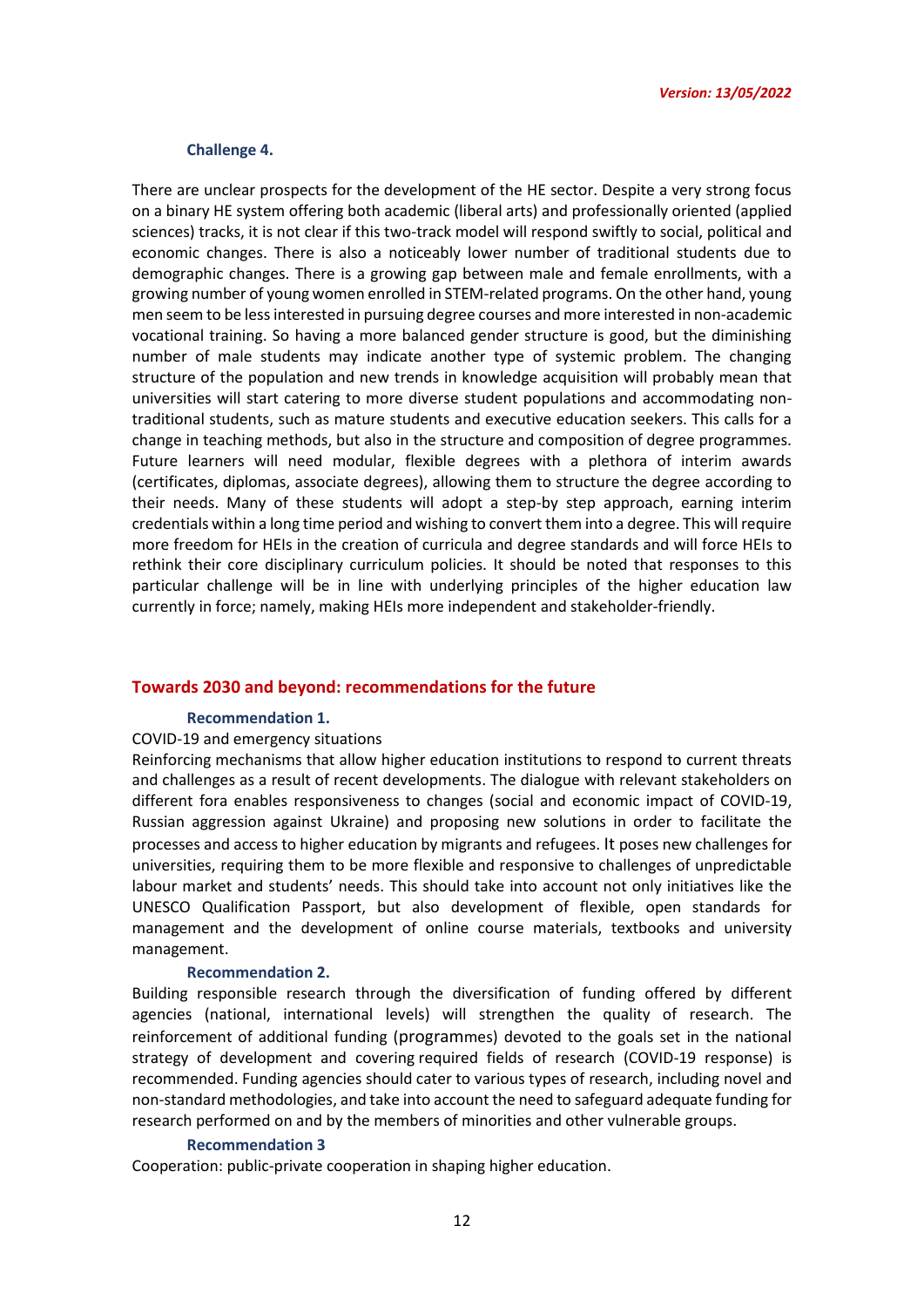Cooperation between the public and private sectors is needed to provide higher education institutions with proper feedback. The offer should be tailored to both global and national needs with an emphasis on building synergy between higher education institutions and the business sector. In terms of the national approach, the UNESCO Chairs and their networks' involvement in broadening the offering of studies at institutions should be considered. In this complex, uncertain and precarious world, stakeholder participation should be a pivotal element to reimagine and re-structure higher education and research models. The need to cater for the minorities, displaced persona and other vulnerable communities calls also for more open and transparent practices, based on open data and open access (UNESCO Recommendation on Open Science). The OA model will enable them to access knowledge free of charge, and to enhance their chances to succeed in their educational endeavours.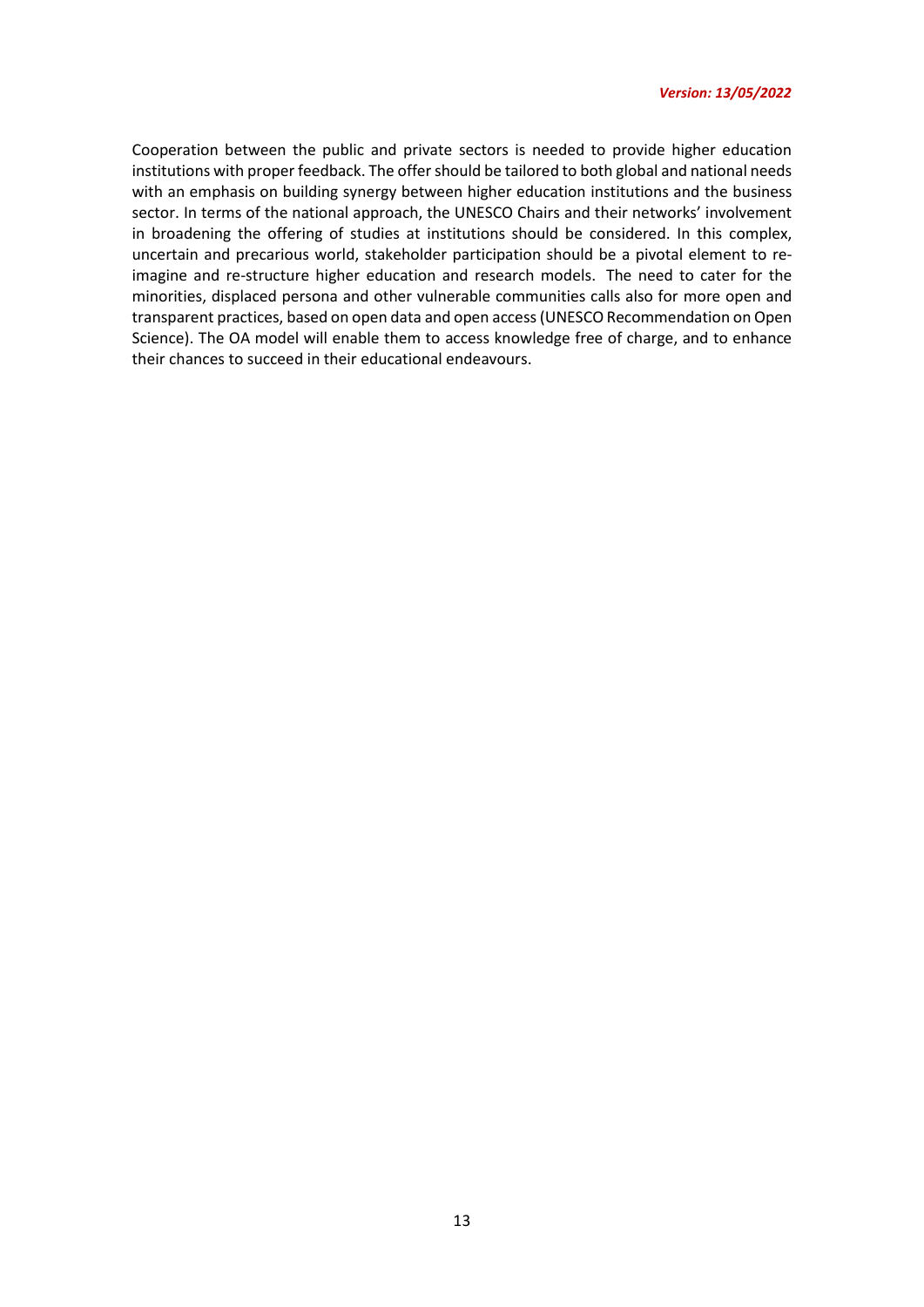# <span id="page-13-0"></span>**References**

Antonowicz, D. Understanding the Development of Technical Universities in Poland, vol. 56, 2020. SCOPUS, www.scopus.com, doi:10.1007/978-3-030-50555-4\_5.

Antonowicz, D., E. Kulczycki, and A. Budzanowska. "Breaking the Deadlock of Mistrust? A Participative Model of the Structural Reforms in Higher Education in Poland." Higher Education Quarterly, vol. 74, no. 4, 2020, pp. 391-409. SCOPUS, www.scopus.com, doi:10.1111/hequ.12254.

Dobbins, M., and M. Kwiek. "Europeanisation and Globalisation in Higher Education in Central and Eastern Europe: 25 Years of Changes Revisited (1990–2015)." European Educational Research Journal, vol. 16, no. 5, 2017, pp. 519-528. SCOPUS, www.scopus.com, doi:10.1177/1474904117728132.

Kauf, S. and Stec P. "Szkolnictwo wyższe jako czynnik zrównoważonego rozwoju regionów". Zeszyty Naukowe Politechniki Śląskiej. Organizacja i Zarządzanie 106 (2017): 93–102. Print. Zeszyty Naukowe Politechniki Śląskiej. Organizacja i Zarządzanie.

Kwiek, M. "Changing European Academics: A Comparative Study of Social Stratification, Work Patterns and Research Productivity." Changing European Academics: A Comparative Study of Social Stratification, Work Patterns and Research Productivity. , 2018. SCOPUS, www.scopus.com, doi:10.4324/9781351182041.

---. . "Reforming European Universities: The Welfare State as a Missing Context." Higher Education Reform: Looking Back - Looking Forward: Second Revised Edition. , 2019. SCOPUS, www.scopus.com.

---. . "The public/private Dynamics in Polish Higher Education: Demand-Absorbing Private Growth and its Implications." Higher Education Forum, vol. 8, 2018, pp. 41-59. SCOPUS, www.scopus.com.

Stec, P. Jaki Uniwersytet?" Kronos. Metafizyka, Kultura, Religia 4 (2016): 250–269. Print. Kronos. Metafizyka, Kultura, Religia.

--- "Best of the Best of the Best? How International are Top International Law Journals Really?" Teka Komisji Prawniczej PAN Oddział w Lublinie, vol. XIV, 2021, no. 1, pp. 429-440 https://doi.org/10.32084/tekapr.2021.14.1-35

--- "Nowe ścieżki kariery akademickiej - habilitacja 2.0\*". Państwo i Prawo 7 (2021): 3–16. Print. Państwo i Prawo.

--- "Od Związku Uczelni do Uniwersytetu Federacyjnego – w poszukiwaniu optymalnego modelu współpracy międzyuczelnianej". Człowiek, prawo, państwo : Księga Jubileuszowa dedykowana Stanisławowi Leszkowi Stadniczeńko. Red. Wojciech Żyłko. Wyższa Szkoła Finansów i Zarządzania, 2017. 929–940. Print. Człowiek, prawo, państwo : Księga Jubileuszowa dedykowana Stanisławowi Leszkowi Stadniczeńko.

--- "Uniwersytet nowego wzoru". Przegląd Prawa Publicznego 5 (2016): 33–45. Print. Przegląd Prawa Publicznego.

--- ed. "Prawo o szkolnictwie wyższym : komentarz. Warszawa: Wolters Kluwer, 2017. Print. Komentarze Praktyczne.

Szadkowski, K. "The Common in Higher Education: A Conceptual Approach." Higher Education, vol. 78, no. 2, 2019, pp. 241-255. SCOPUS, www.scopus.com, doi:10.1007/s10734-018-0340-4.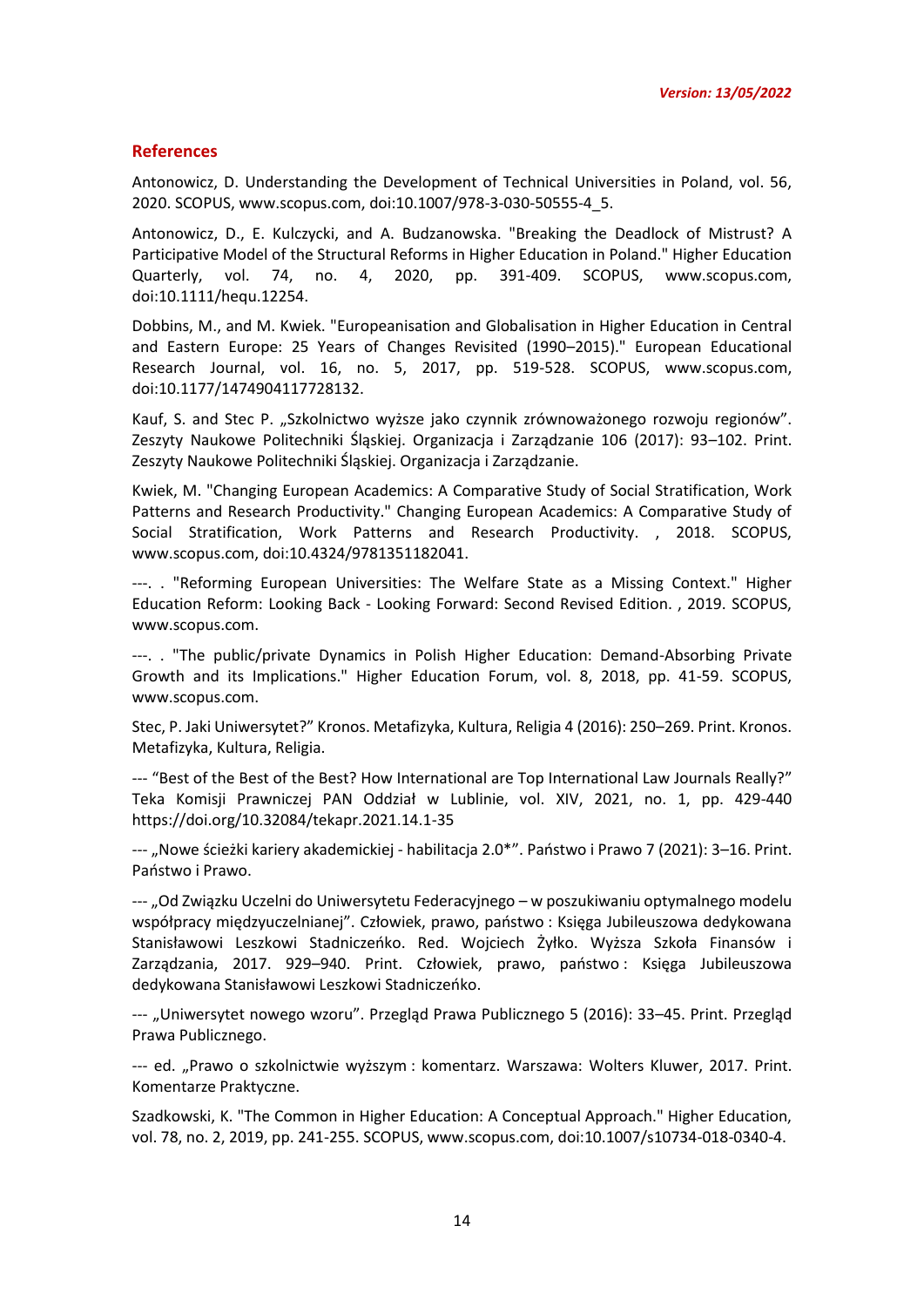Szadkowski, K., and R. Hall. "Has the University Become Surplus to Requirements? Or is another University Possible?" Praktyka Teoretyczna, vol. 42, no. 4, 2021, pp. 111-137. SCOPUS, www.scopus.com, doi:10.14746/PRT2021.4.5.

Szadkowski, K., and J. Krzeski. "The Common Good and Academic Freedom in Poland." Higher Education Quarterly, 2021. SCOPUS, www.scopus.com, doi:10.1111/hequ.12349.

Waligóra, A., and M. Górski. "Reform of Higher Education Governance Structures in Poland." European Journal of Education, vol. 57, no. 1, 2022, pp. 21-32. SCOPUS, www.scopus.com, doi:10.1111/ejed.12491.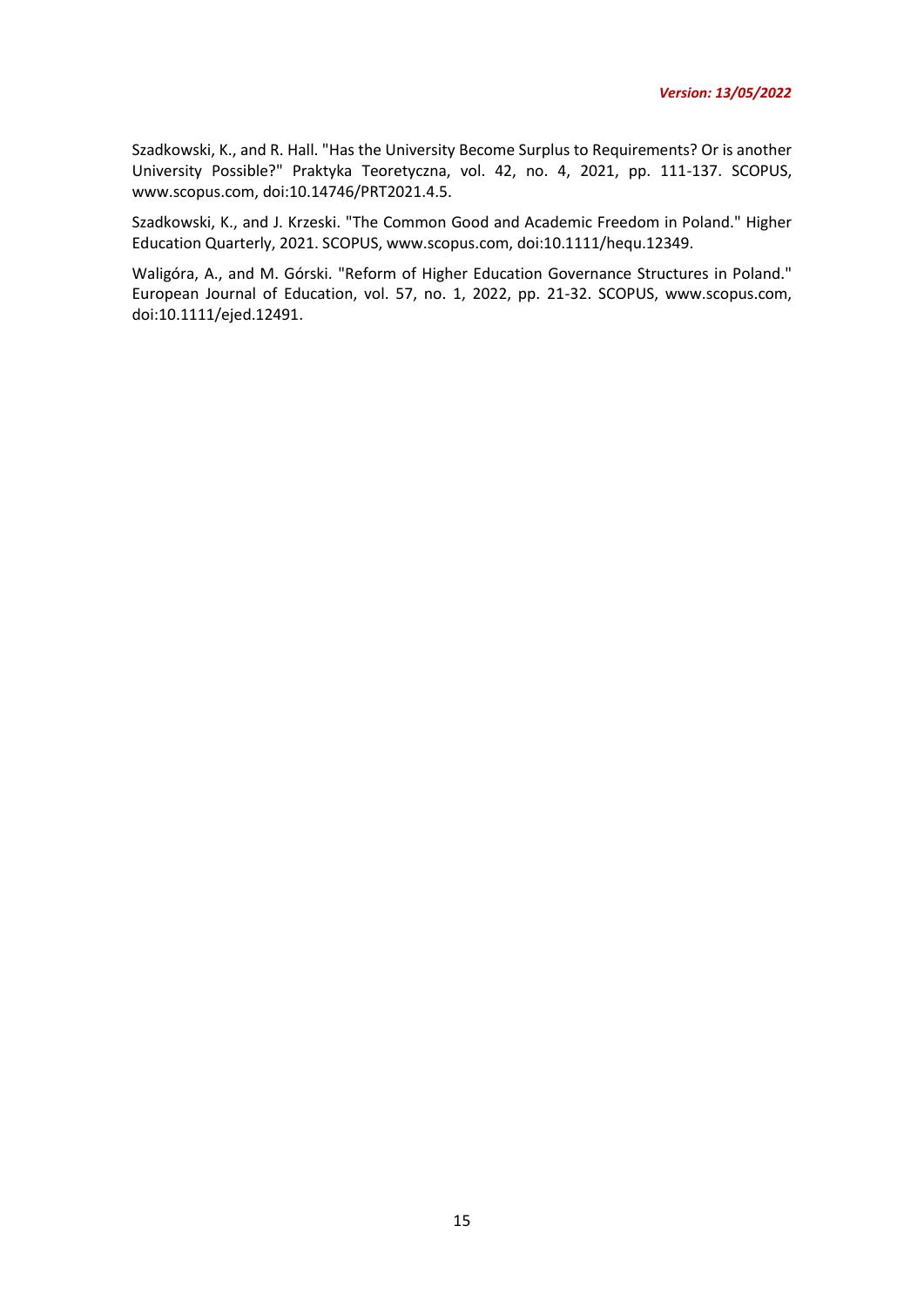*Version: 13/05/2022*